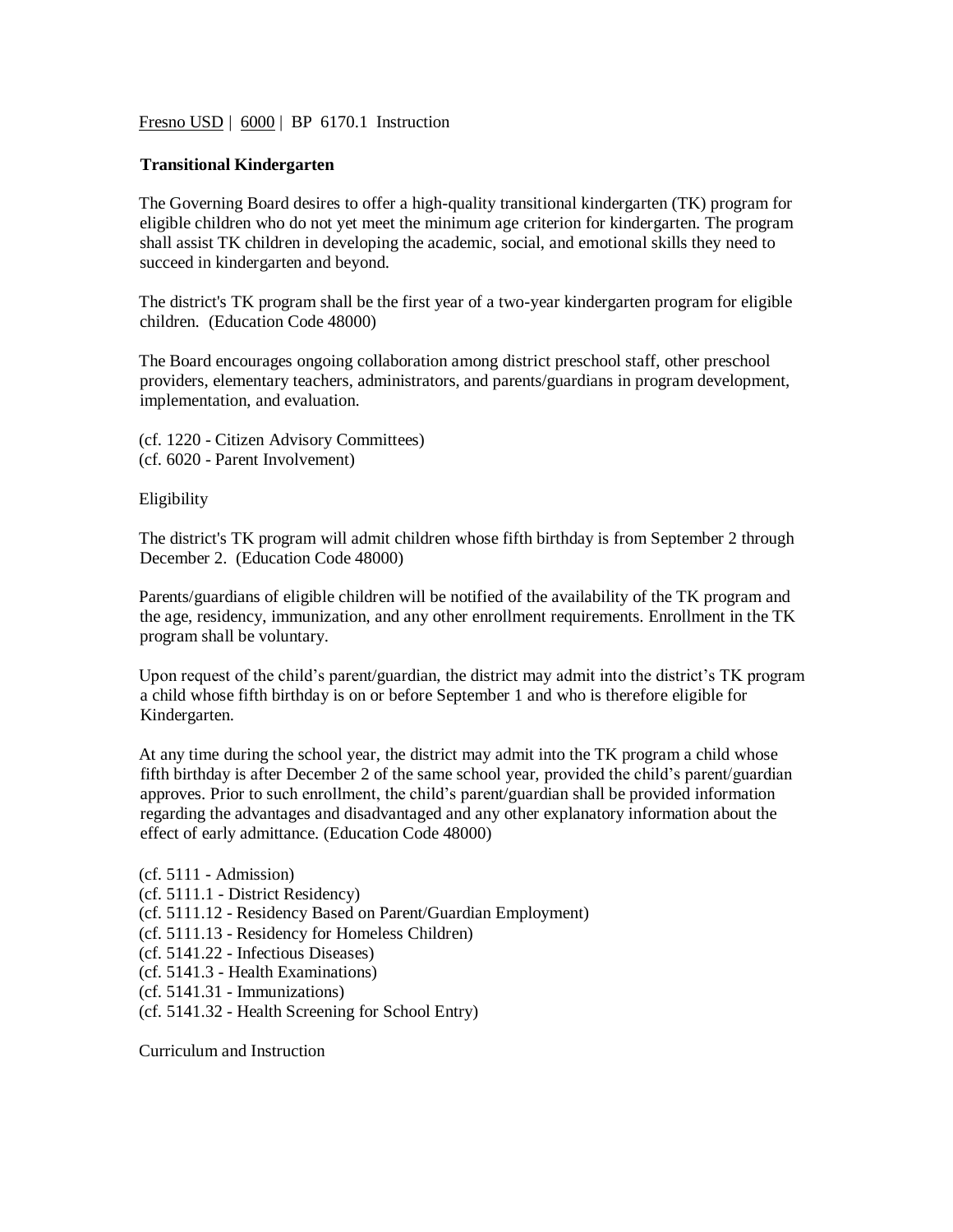The district's TK program shall be based on a modified kindergarten curriculum that is age and developmentally appropriate. (Education Code 48000)

(cf. 6141 - Curriculum Development and Evaluation) (cf. 6161.1 - Selection and Evaluation of Instructional Materials)

The program shall be aligned with the preschool learning foundations and preschool curriculum frameworks developed by the California Department of Education. It shall be designed to facilitate students' development in essential skills which may include, as appropriate, language and literacy, mathematics, physical development, health, visual and performing arts, science, history-social science, English language development, and social-emotional development.

(cf. 5148.3 - Preschool/Early Childhood Education) (cf. 6011 - Academic Standards) (cf. 6174 - Education for English Language Learners)

The Board shall establish the length(s) of the school day in the district's TK program. TK programs may be maintained for different lengths of time at the same or different school sites, as long as the school day is at least three hours but not more than four hours. The Superintendent or designee shall annually report to the California Department of Education as to whether the district's TK programs are offered full day, part day, or both. (Education Code 37202, 46111, 46117, 48003)

(cf. 6111 - School Calendar) (cf. 6112 - School Day)

TK students may be placed in the same classrooms as kindergarten students when necessary, provided that the instructional program is differentiated to meet student needs. Staffing

The Superintendent or designee shall ensure that teachers assigned to teach in TK classes possess a teaching credential or permit from the Commission on Teacher Credentialing (CTC) that authorizes such instruction.

(cf. 4112.2 - Certification)

A credentialed teacher who is first assigned to a TK class after July 1, 2015, shall, by August 1, 2020, have at least 24 units in early childhood education and/or child development, comparable experience in a preschool setting, and/or a child development teacher permit issued by the CTC. (Education Code 48000)

The Superintendent or designee may provide professional development as needed to ensure that TK teachers are knowledgeable about the standards and effective instructional methods for teaching young children.

(cf. 4131 - Staff Development)

Continuation to Kindergarten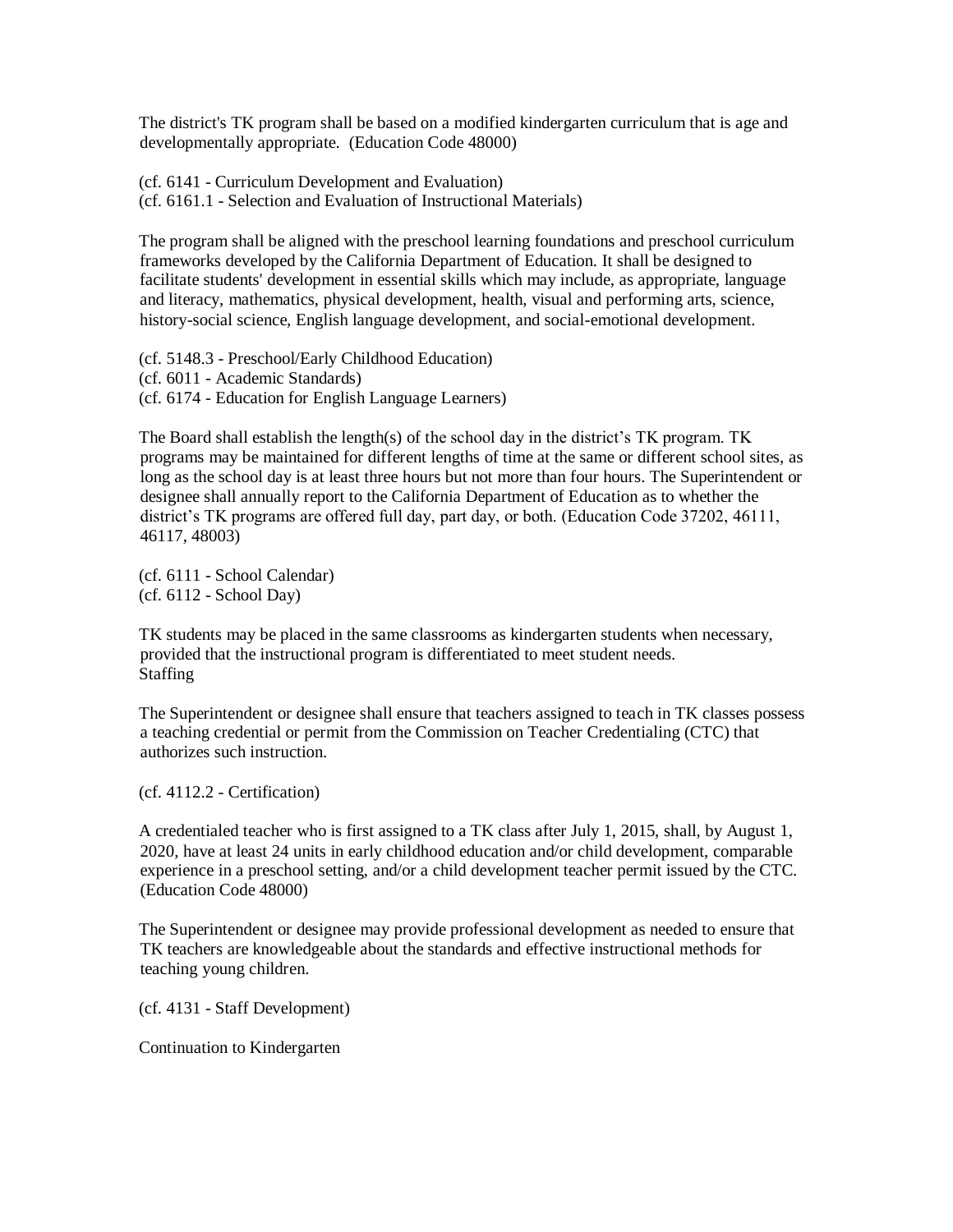Students who complete the TK program shall be eligible to continue in kindergarten the following school year. Parents/guardians of such students shall not be required to submit a signed Kindergarten Continuance Form for kindergarten attendance.

However, whenever children who would otherwise be age-eligible for kindergarten are enrolled in TK, the Superintendent or designee shall obtain a Kindergarten Continuance Form signed by the parent/guardian near the end of the TK year consenting to the child's enrollment in kindergarten the following year.

A student shall not attend more than two years in a combination of TK and kindergarten. (Education Code 46300)

(cf. 5123 - Promotion/Acceleration/Retention)

Assessment

The Superintendent or designee may develop or identify appropriate formal and/or informal assessments of TK students' development and progress. Teacher shall monitor and regularly report to the Superintendent or designee regarding program implementation and the progress of students in meeting related academic standards.

(cf. 0500 - Accountability) (cf. 6162.5 - Student Assessment)

*Fresno Unified School District does not harass, intimidate, or discriminate on the basis of race, color, ethnicity, national origin, ancestry, age, creed, religion, political affiliation, gender, gender identity or expression or genetic information, mental or physical disability, sex, sexual orientation, parental or marital status, military veteran status, or any other basis protected by law or regulation, in its educational program(s) or employment.*

Legal Reference: EDUCATION CODE 8973 Extended-day kindergarten 37202 School calendar; equivalency of instructional minutes 44258.9 Assignment monitoring by county office of education 46111 Kindergarten, hours of attendance 46114-46119 Minimum school day, kindergarten 46300 Computation of average daily attendance, inclusion of kindergarten and transitional kindergarten 48000 Age of admission, kindergarten and transitional kindergarten 48002 Evidence of minimum age required to enter kindergarten or first grade 48200 Compulsory education, starting at age six

Management Resources: WEB SITES California Department of Education: http://www.cde.ca.gov Commission on Teacher Credentialing: http://www.ctc.ca.gov